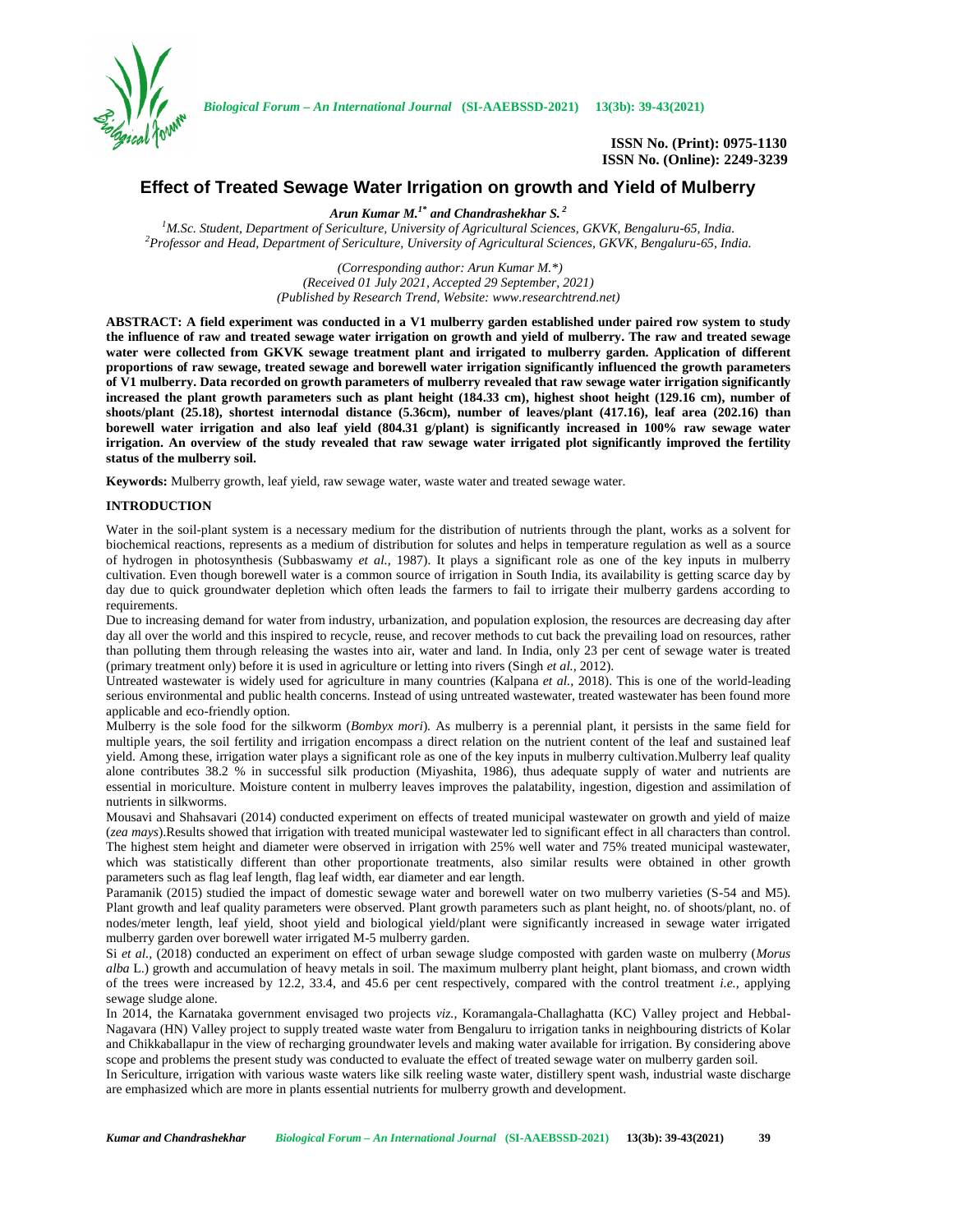## **MATERIAL AND METHODS**

The study was conducted during *Rabi* 2019in pre-established irrigated V1 mulberry garden at Department of Sericulture, University of Agricultural Sciences, GKVK, Bengaluru, Karnataka, India. The type of soil is clay loam and annual rainfall ranges from 528 mm to 1374.4 mm with the mean of 915.8 mm. The Experiment was laid out in a Randomized Complete Block Design (RCBD) with four replications and six treatments, comprises of different proportions of raw sewage water, treated sewage water and borewell water. V1 mulberry garden was ploughed once, middle pruned and supplied with the recommended dose of FYM of 20t/ha/year. Recommended dose of fertilizer 350:140:140 kg NPK/ha/yr was applied in five splits in the form of urea, single super phosphate and muriate of potash as sources of nitrogen, phosphorus and potassium, respectively. The cultural practices were followed as per the recommended package of practices (Dandin *et al.,* 2003).

The observations on various growth parameters were recorded at 45 days after pruning (DAP) whereas, leaf yield was recorded at 60 DAP. The crop was irrigated through flood irrigation system once in 7 days for 70 days (totally 10 irrigations). The calculated total water requirement was 1, 15,500 liters for  $342$  m<sup>2</sup>area in entire crop duration. Number of mulberry plants in experimental plot: 16 rows  $\times$  30 plants = 315 plants. Number of mulberry plants per plot: 4 rows  $\times$  5 plants = 20 plants (leaving border effect there were 6 plants for recording observations). The treatment details are presented below. **Treatment details:**

- $T_1$  100% borewell water irrigation
- $T_2$  25% treated sewage water + 75% borewell water irrigation
- $T_{3}$  50% treated sewage water + 50% borewell water irrigation
- $T_{4}$  75% treated sewage water + 25% borewell water irrigation
- $T<sub>5</sub>$  100% treated sewage water irrigation
- $T_{6}$  100% raw sewage water irrigation

|                                     | <b>Treatment combinations</b>                                  |                                                                        |                                                                 |                                                        |
|-------------------------------------|----------------------------------------------------------------|------------------------------------------------------------------------|-----------------------------------------------------------------|--------------------------------------------------------|
| <b>Treatments</b>                   | Raw sewage water<br>(RSW) used per each<br>$irri$ gation $(L)$ | <b>Treated sewage water</b><br>(TSW) used per each<br>irrigation $(L)$ | <b>Borewell water (BW)</b><br>used per each<br>irrigation $(L)$ | <b>Total water requirement</b><br>per irrigation $(L)$ |
| $T_1$ – control                     |                                                                |                                                                        | 1925                                                            | 1925                                                   |
| $\mathbf{I}_2$                      |                                                                | 482                                                                    | 1444                                                            | 1925                                                   |
| T,                                  |                                                                | 962                                                                    | 962                                                             | 1925                                                   |
| $T_4$                               |                                                                | 1444                                                                   | 482                                                             | 1925                                                   |
| $T_5$                               |                                                                | 1925                                                                   |                                                                 | 1925                                                   |
|                                     | 1925                                                           |                                                                        |                                                                 | 1925                                                   |
| <b>Total water</b>                  | 1925 (RSW)                                                     | 4813 (TSW)                                                             | 4813 (BW)                                                       | 11550                                                  |
| requirement per<br>irrigation $(L)$ |                                                                |                                                                        |                                                                 |                                                        |

The data recorded on various parameters were subjected to Fisher's method of Analysis of Variance (ANOVA) and interpreted according to Gomez and Gomez (1984).The level of significance used in F and t-tests was P=0.05 for RCBD. The critical difference (CD) values were computed where the F test was found significant.

#### **Growth and yield parameters of V1 mulberry**

**1.Plant height (cm).** Plant height was recorded from the base of the plant to the topmost fully opened leaf in five randomly selected plants under each treatment, in four replications on 45 DAP. The mean was worked out from the random five plants to obtain the plant height.

**2. Number of shoots (branches) per plant.** The number of shoots was counted from five randomly selected plants under treatment in four replication on 45 DAP and the mean was worked out.

The average number of shoots per plant = 
$$
\frac{\text{Total number of shoots}}{\text{Number of plants}}
$$

**3. Number of leaves per plant.** The total number of leaves in each branch of the plant was counted from five randomly selected mulberry plants under each treatment in four replication on 45 DAP and the mean was worked out.

The average number of leaves per plant = 
$$
\frac{\text{Total number of leaves}}{\text{Number of clusters}}
$$

Number of plants

**4. Internodal distance.** The distance between two nodes on the main shoot of the plant was measured by using a scale. Five randomly selected plants were recorded for internodal distance under each treatment, in four replications on 45 DAP and the mean was worked out.

Internodal distance  $\text{(cm)} = \frac{\text{Total distance of nodes per shoot}}{\text{Number of nodes per shot}}$ 

Number of nodes per shoot

**5. Height of shoot.** The shoot height was measured from the base of the shoot to the tip of the fully opened leaf shoots of five labeled plants and mean shoot height was calculated at 45 day after pruning.

**6. Leaf area (cm<sup>2</sup>/plant).** The area of third fully opened leaf from the top was determined by multiplying the length and breadth and then with a constant factor 0.69. The product was then multiplied with a number of green leaves per plant to get the leaf area per plant.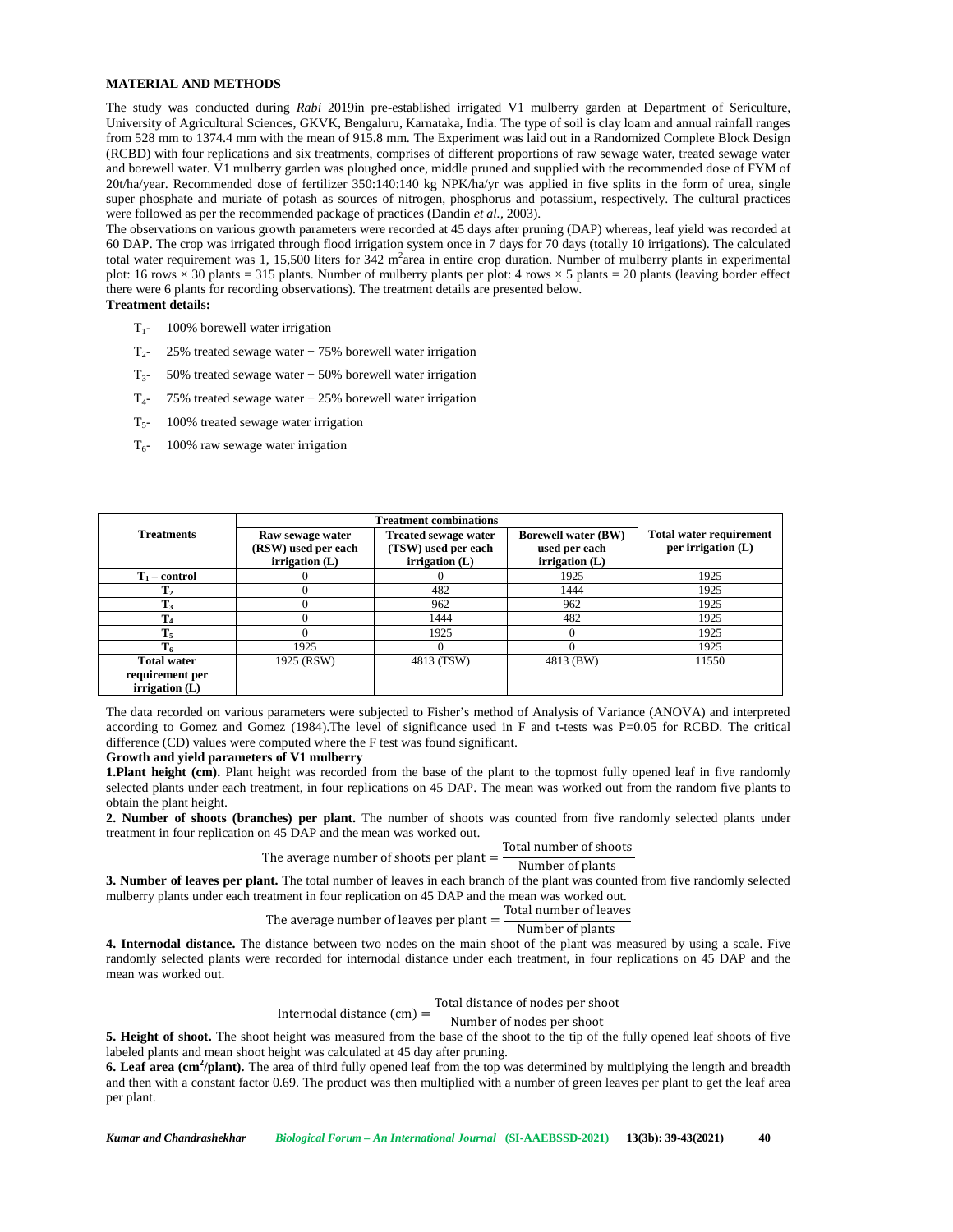**7. Leaf yield (g/plant).** Leaf yield per plant was recorded treatment-wise in each replication by harvesting fresh leaves from five randomly selected plants under each treatment at 60 DAP and the mean yield was calculated.

## **RESULTS AND DISCUSSION**

The data on the growth and yield parameters of V1 mulberry such as plant height (cm), number of shoots per plant, height of the shoots (cm), number of leaves per shoot, leaf area (cm<sup>2</sup>/plant), internodal length (cm) and leaf yield as influenced by the different proportion of raw sewage, treated sewage and borewell water irrigation along with recommended dose of NPK and FYM are presented in Table 2, 3 and 4.

## **Table 1: Physio-chemical characterization of raw sewage water (RSW), treated sewage water (TSW) of GKVK STP and borewell water (BW) of GKVK.**

| <b>Parameters</b>     | Raw sewage water | <b>Treated sewage water</b> | <b>Borewell water</b> |
|-----------------------|------------------|-----------------------------|-----------------------|
| pH(1:2.5)             | 7.90             | 7.83                        | 7.63                  |
| $EC$ (dS/m)           | 0.79             | 0.60                        | 0.85                  |
| Carbonates            | Nil              | Nil                         | Nil                   |
| <b>Bicarbonates</b>   | 88.00            | 62.00                       | 52.00                 |
| Chlorides             | 190.00           | 149.00                      | 235.00                |
| Sulphates             | 2.60             | 2.20                        | Nil                   |
| Total nitrogen        | 53.00            | 25.1                        | 9.30                  |
| Total PO <sub>4</sub> | 1.31             | 1.08                        | Nil                   |
| Total K               | 7.31             | 6.24                        | 0.41                  |
| Calcium               | 13.42            | 7.21                        | 14.21                 |
| Magnesium             | 1.61             | 1.03                        | 2.10                  |
| Sodium                | 1.02             | 0.70                        | 0.99                  |
| Iron                  | 1.21             | 0.42                        | nd                    |
| Manganese             | 0.33             | 0.14                        | 0.08                  |
| Zinc                  | 0.19             | 0.10                        | 0.01                  |
| Copper                | 0.16             | 0.01                        | nd                    |
| Arsenic               | Nd               | nd                          | nd                    |
| Cobalt                | Nd               | nd                          | nd                    |
| Nickel                | 0.04             | 0.03                        | nd                    |
| <b>SAR</b>            | 0.37             | 0.34                        | 0.34                  |
| $RSC$ (meq/L)         | 0.635            | 0.565                       | $-0.33$               |
| Boron                 | Nd               | nd                          | nd                    |

**Note:**  $\blacksquare$  - All values are in mg  $L^{-1}$ , unless mentioned

- SAR - Sodium adsorption ratio, RSC - Residual sodium carbonate (meq/L) - nd = not detected

#### *A. Influence of raw and treated sewage water irrigation on plant growth parameters*

Raw and treated sewage water irrigation significantly increased the plant growth parameters(Table 2). The significantly higher plant height of 184.33 cm, shoot height of 129.16 cm and number of shoots of 25.18 was recorded in 100% raw sewage water irrigation, which was statistically on par with 100% treated sewage water irrigation with 177.83 cm of plant height, 124.01 cm of shoot height and 24.86 number of shoots. Whereas, the lowest plant height (151.18 cm), shoot height (96.54 cm) and number of shoots (19.38) was recorded in100% borewell water irrigated plot at 45 DAP.

The results of current study is in agreement with the results of Chikkaswamy *et al*. (2014) who reported that the effect of sewage irrigation on two mulberry varieties S-54 and M-5 significantly increased the shoot numbers of 8.8 and 10.8, respectively when compared to borewell irrigation (8.4 shoots in S-54 and 9.6 shoots in M-5). The increase in growth attributes of mulberry is due to the presence of microorganisms which secretes growth promoting substances, enzymes, hormones and other nutrients which are necessary for the plant growth (Rao *et al.*, 2011). The increased plant height in mulberry is may be due to the increased photosynthetic rate and water use efficiency when irrigated with raw sewage water (Paramanik, 2015).

#### *B. Influence of raw and treated sewage water irrigation on plant growth parameters*

Raw and treated sewage water irrigation significantly increased the plant growth parameters (Table 3). The significant shortest internodal distance (5.36cm), higher number of leaves per plant (417.16), higher leaf area per plant (202.16 cm<sup>2</sup>) was recorded in 100% raw sewage water irrigated plot, which was statistically on par with 100% treated sewage water irrigation with internodal distance of 5.39 cm, number of leaves per plant of 407.25 and leaf area per plant of 198.88 cm<sup>2</sup>. Whereas, the longer internodal distance  $(5.95 \text{ cm})$ , lowest number of leaves/plant  $(336.94)$  and lowest leaf area per plant  $(150.51 \text{ cm}^2)$  was recorded in 100% borewell water irrigationat 45 DAP.

The results of current study is in agreement with the results of Chikkaswamy*et al*. (2014) reported that the effect of sewage water irrigation on two mulberry varieties S-54 and M-5 significantly decreased the internodal distance of 15.2 nodes/meter and 18.1 nodes/meter, respectively when compared to borewell irrigation (14.6 nodes/meter in S-54 and 17.1 nodes/meterin M-5). Similarly, Rao *et al.* (2011) reported that raw sewage irrigation to mulberry increased physiological traits such as photosynthesis rate, water use efficiency, leaf chlorophyll which in turn increased the leaf area and leaf yield of mulberry. Further it was reported that chlorophyll content was increased with the application of sewage water irrigation (Zeid and AbouelGhate, 2007).

## *C. Influence of raw and treated sewage water irrigation on plant yield*

The data presented in the table 4 revealed that leaf yield per plant varied in the range from 696.63 g to 804.31 g at 60 DAP. The significant higher leaf yield per plant (804.31 g) was recorded in 100% raw sewage water irrigation, which was statistically on par with100% treated sewage water irrigation (795.14 g).

However, lowest leaf yield/plant (696.63 g) was recorded when mulberry was raised by irrigating borewell water alone. The significantly higher leaf yield/ha/yr (54319 kg) was estimated in 100% raw sewage water irrigation whereas, lower leaf yield/ha/yr (46760kg) was calculated when mulberry was raised by irrigating borewell water alone.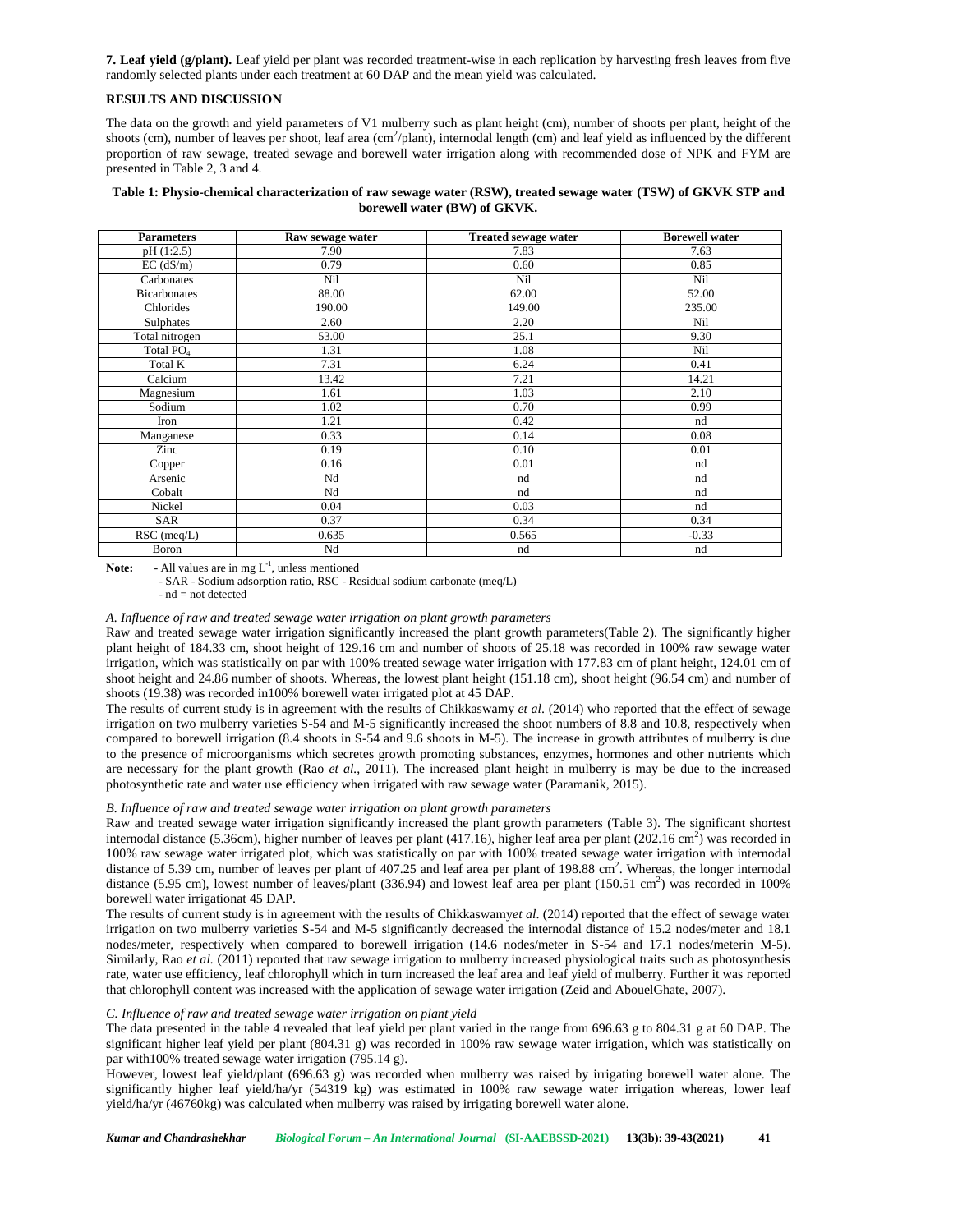The results are in conformity with the earlier studies of Yokoyama (1975) reported that mulberry leaf yield depends on the number of shoots, length of the shoots, internodal distance, number of leaves per plant and weight of leaves per plant. The results of the present investigations are similar with the findings of Chikkaswamy *et al*. (2014) recorded higher leaf yield of 860 g/plant and 1480g/plant in S-54 and M-5 mulberry varieties respectively when irrigated with raw sewage water.

Khan *et al*. (2017) conducted an experiment on the effect of treated sewage on growth, yield and nutrient quality of sorghum (*Sorghum bicolor* L.) under field conditions. The results showed that plant height, sorghum stem thickness, grain weight/panicle and 1000 grain weight of sorghum, no. of grains/panicle were significantly increased when irrigated with treated sewage water while basal dose fertilizer increased only grain weight/panicle compared to control irrigation.

| Table 2: Effect of raw and treated sewage water irrigation on growth parameters of V1 mulberry at 45 DAP. |  |  |
|-----------------------------------------------------------------------------------------------------------|--|--|
|                                                                                                           |  |  |

| <b>Treatments</b>                         | <b>Plant</b> height<br>(cm) | Highest shoot height (cm) | No. of shoots/plant |
|-------------------------------------------|-----------------------------|---------------------------|---------------------|
| $T_1(100\% \, BW)$                        | 151.18                      | 96.54                     | 19.38               |
| $T_2(25\%$ TSW + 75% BW)                  | 158.10                      | 106.96                    | 20.25               |
| $T_3(50\% \text{ TSW} + 50\% \text{ BW})$ | 162.98                      | 108.42                    | 21.03               |
| $T_4(75\%$ TSW + 25% BW)                  | 167.49                      | 113.89                    | 21.14               |
| $T_5(100\%$ TSW)                          | 177.83                      | 124.01                    | 24.86               |
| $T_6(100\% RSW)$                          | 184.33                      | 129.16                    | 25.18               |
| <b>F-test</b>                             | **                          | **                        | *                   |
| S.Em.±                                    | 3.71                        | 2.52                      | 1.19                |
| $CD @ 5\%$                                | 15.45                       | 10.51                     | 3.58                |

BW= borewell water, TSW= treated sewage water and RSW= raw sewage water.

\*Significant at 5%, and\*\*Significant at 1%.

## **Table 3: Effect of raw and treated sewage water irrigation on growth parameters of V1 mulberry at 45 DAP.**

| <b>Treatments</b>        | Internodal distance (cm) | No. of leaves/plant | Leaf area /plant $(cm2)$ |
|--------------------------|--------------------------|---------------------|--------------------------|
| $T_1(100\% \, BW)$       | 5.95                     | 336.94              | 150.51                   |
| $T2(25\% TSW + 75\% BW)$ | 5.75                     | 358.81              | 168.36                   |
| $T_3(50\%$ TSW + 50% BW) | 5.70                     | 359.24              | 170.26                   |
| $T4(75\% TSW + 25\% BW)$ | 5.70                     | 363.50              | 170.35                   |
| $T5(100\%$ TSW)          | 5.39                     | 407.25              | 198.88                   |
| $T_6(100\% \text{ RSW})$ | 5.36                     | 417.16              | 202.16                   |
| <b>F-test</b>            | $*$                      | $***$               | $***$                    |
| S.Em.±                   | 0.16                     | 12.83               | 7.51                     |
| $CD @ 5\%$               | 0.35                     | 53.46               | 31.29                    |

BW= borewell water, TSW= treated sewage water and RSW= raw sewage water

\*Significant at 5%, and\*\*Significant at 1%.

## **Table 4: Effect of raw and treated sewage water irrigation on leaf yield of V1 mulberry at 60DAP.**

| <b>Treatments</b>        | Leaf yield $(g/\text{plant})$ | Leaf yield (kg/ha/yr) |
|--------------------------|-------------------------------|-----------------------|
| $T_1(100\% \, BW)$       | 696.63                        | 46760                 |
| $T2(25\% TSW + 75\% BW)$ | 724.31                        | 48641                 |
| $T_3(50\%$ TSW + 50% BW) | 739.32                        | 49649                 |
| $T_4(75\%$ TSW + 25% BW) | 746.82                        | 50153                 |
| $T5(100\%$ TSW)          | 795.14                        | 53412                 |
| $T_6(100\% \text{ RSW})$ | 804.31                        | 54319                 |
| <b>F-test</b>            | **                            | **                    |
| S.Em.±                   | 13.47                         | 856.93                |
| $CD @ 1\%$               | 56.14                         | 3571.08               |

BW= borewell water, TSW= treated sewage water and RSW= raw sewage water.

\*Significant at 5%, and\*\*Significant at 1%.

## **CONCLUSION**

The raw sewage water irrigation along with recommended dose of NPK and FYM have given significantly positive results in terms of growth and yield parameters of V1 mulberry thusfodder and forage crops, where vegetative parts are of economic importance expressed better growth under sewage effluent irrigation. The above study showed that raw sewage water and primarily treated sewage water has high nutrient load and dissolved nitrates which are essential for mulberry growth and development. However long-term irrigation of raw sewage water containing higher concentration of heavy metals and poor irrigation water quality may deteriorates the soil health as well as the growth of plant. Therefore, it is concluded that primarily treated sewage water can be used for irrigation unless water scarcity arises.

**Acknowledgement.** Authors are thankful to the University of Agricultural Sciences, GKVK, Bangalore, and Department of Sericulture, Major Advisor and Member of advisory committee for providing necessary support during the study.

## **REFERENCES**

Chikkaswamy, B. K., Prasad, M. P. and Paramanik, R. C. (2014). Effect of Sewage Irrigation on Physio-Biochemical Characterization of Two Mulberry Varieties. *Journal of chemical and pharmaceutical sciences, 4*: 30-32.

Dandin, S. B., Jayaswal, J. and Giridhar, K. (2001). *Handbook of Sericulture Technologies*. Central Silk Board, Bengaluru. Pp. 287.

Das, P. K., Saha, D., Katiyar, R. S., Rajanna, L. and Dandin, S. B. (2003). Effect of Sewage Water Irrigation on Biology and Fertility of a Mulberry Garden Soil of Mysore. *Indian journal of sericulture, 42*(2): 178-182.